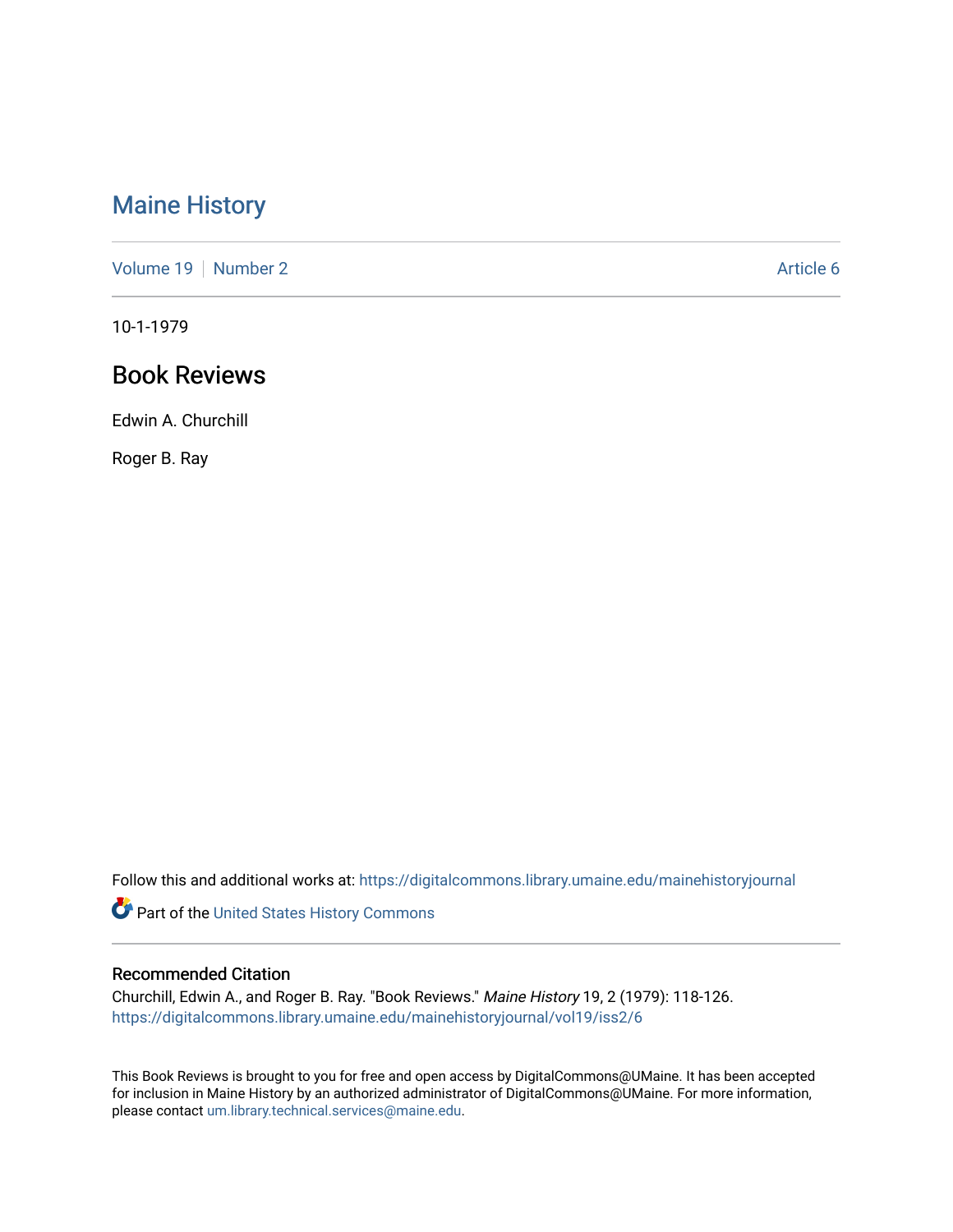## BOOK REVIEWS

*Maine, Charles II and Massachusetts: Governmental Relationships in Early Northern New England.* By John G. Reid. (Portland: Maine Historical Society, 1977. Pp. x, 278. Hardcover. \$21.00).

The first volume of the Maine Historical Society Research Series, *Maine, Charles II, and Massachusetts* is an excellent beginning of what hopefully will be a long run of historical works concerning the state. In this study, Reid examines the entangled politics of early Maine, as the heirs of Sir Ferdinando Gorges, the province of Massachusetts Bay, and the royal government vied for control during the middle half of the seventeenth century. Unlike so many works on early Maine, this one views the region from an imperial perspective, relating occurrences in Maine with events, ambitions, and goals of Massachusetts and the crown. For once, Maine is seen a part of the whole.

From this perspective, Maine's im portance derived from its role as a foil in English-Bay Colony relations. Massachusetts had absorbed its northeastern neighbor in the 1650s during the Cromwellian period, and when Charles II ascended to the throne, Gorges's heirs and several other Maine royalists petitioned the young king, asking assistance in recovering their lost lands. Initially reluctant to move too harshly against Massachusetts, the crown gradually tired of the colony's evasions and, in 1664, sent a royal commission to the New World which, among other duties, was to examine the Maine problem. After investigating the situation, the commission put Maine directly under royal authority. The arrangement lasted until 1668 at which date Massachusetts reannexed the northeastern settlements. By this time, the crown was moving with increasing determination to curb Massachusetts's independent political stance and to bring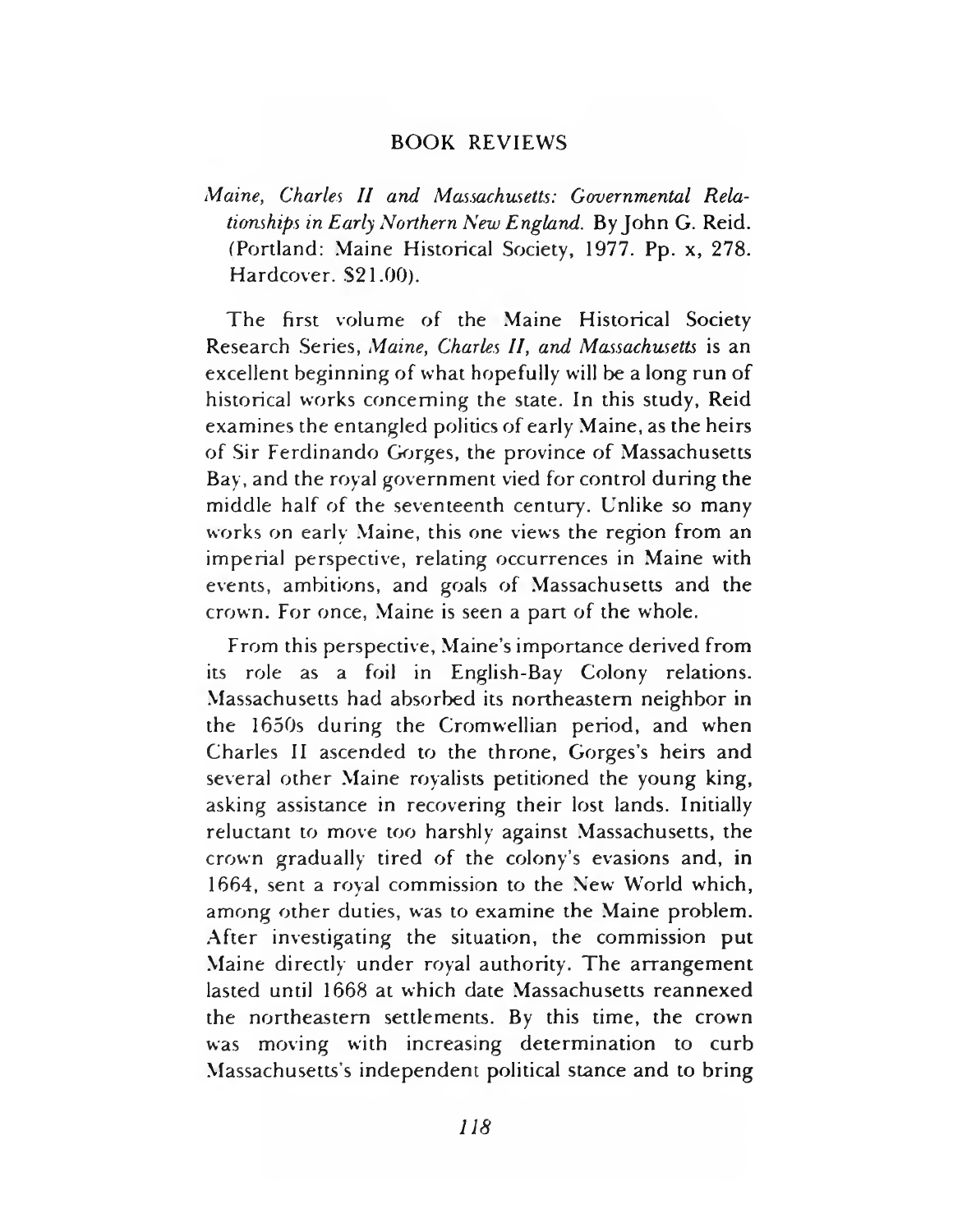the recalcitrant colony firmly into the imperial system. Although intrinsically Maine was of peripheral importance, it was an excellent tactical tool for the king who accused the Bay Colony of illegally wresting the region from Gorges. In 1677, Massachusetts was able to purchase the province from the proprietor's heirs, thus emasculating this whole argument. The quarrel between the crown and Massachusetts continued but Maine was not again a major issue. Increasingly, the region slid under Bay Colony control with less and less opposition within the eastern province or from England.

In reconstructing this complex story, Reid divides the main combatants into  $(1)$  "the inhabitants of Maine [who] generally sought security and stability," (2) Massachusetts, which wanted Maine for economic, strategic, and several lesser reasons, and (3) the crown wishing "to have its authority respected." Add to these the desires of proprietors, patentees, and royal agents, as well as the complications of an Indian war, and one begins to see the awesome nature of keeping the story straight. However, this is generally well done with the main threads sorted out and vital connections made. Furthermore, the various parts are carefully woven into a pattern that illuminates the principle theses and highlights the chief protagonists. There is little reason to feel that this story will need retelling for a long time to come.

Because the work is top flight, it can bear some criticisms, and there are a few points where specific arguments are not wholly convincing. Early in the study, the argument is advanced that one important reason for the Bay Colony's easy takeover was more favorable landholding patterns in Massachusetts than in Maine. In the Bay, the early settlers received their land from towns or individuals with no obligations, in other words, as freehold property. In Maine, land was acquired from great proprietors who dem anded quitrents and other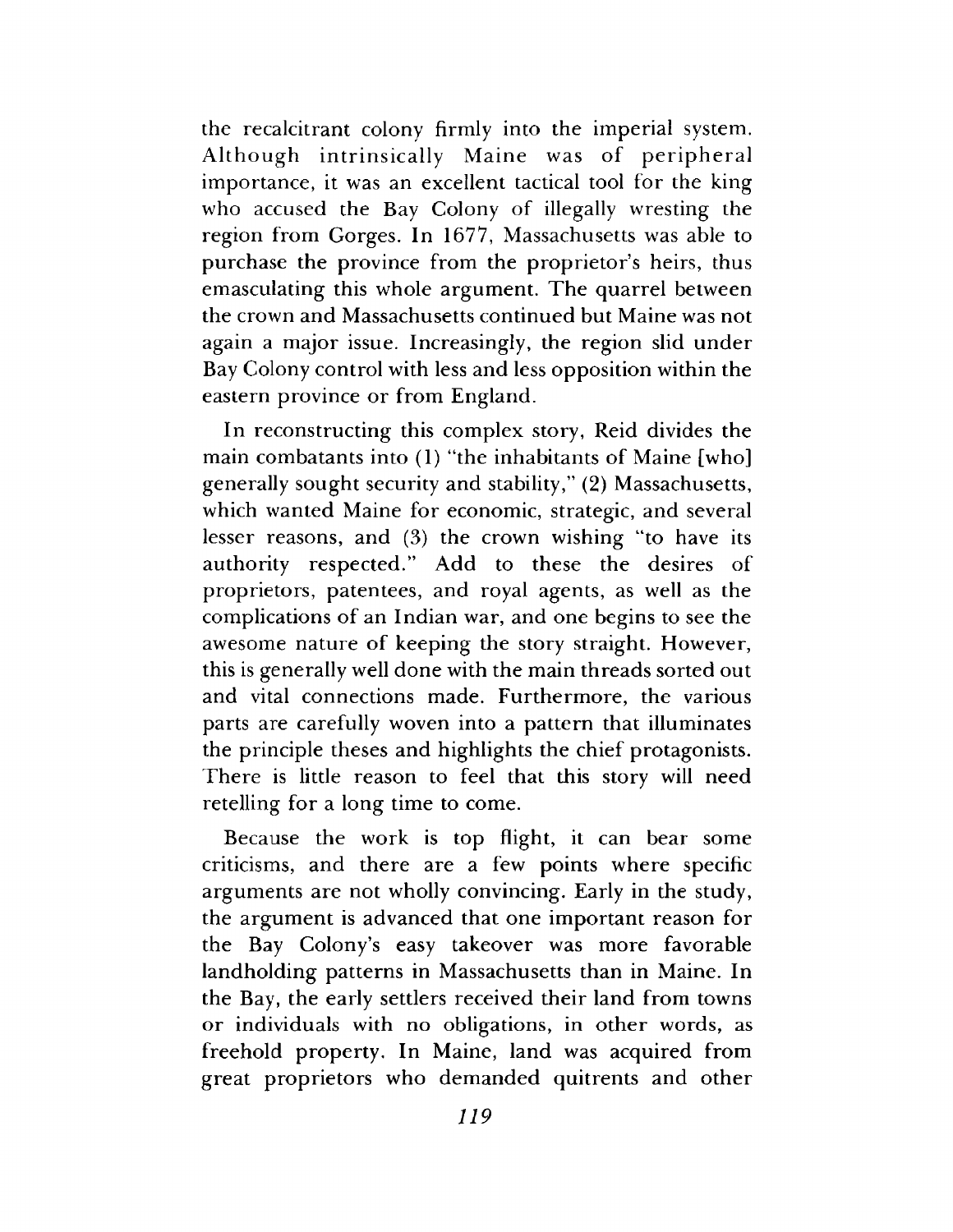conditions and not infrequently fashioned their transactions as long-term leases rather than outright deeds. Furthermore, the proprietors fortified their economic ascendency by monopolizing the major political offices in the province. Observing the more favorable Massachusetts model, Maine's settlers soon grew dissatisfied with the proprietorial system; thus, when the Bay Colony absorbed Maine, it found substantial support among the common people, many of whom wished change in both land tenure and political control. Reid dem onstrates this thesis with the devastating property and political losses suffered by Edward Godfrey of York. Stripped of land and office, he ended his days in London, a prisoner for debt.

However, rather than being typical, Godfrey's fate was unique. In point of fact, there was no land revolution when Massachusetts took over Maine. Kittery had already converted to a Massachusetts pattern of town lands and town grants, and Wells had a svstem very similar to the Bay model. To the east, Scarborough shifted from proprietorial to town lands bv the early 1660s, and Falmouth and North Yarmouth had gradually converted bv the late 1660s and early 1670s. In no instance was there any major upheaval in the change. In Falmouth, there were some conflicts after the takeover, but the battle was between local proprietors, not proprietors and townspeople. Finally, it should be noted that Godfrey was Gorges's chief representative in Maine. His fate seems much more simply explained as a calculated effort to ruin a preeminent opponent. Perhaps a desire to be rid of proprietorial obligations had som ething to do with the lack of opposition to Massachusetts's takeover; however, there are other obvious reasons for this acquiescence. First, by the 1650s, many of Maine's settlers were emigrants from the Bav Colony and were strong partisans of their previous home; second, there were numerous economic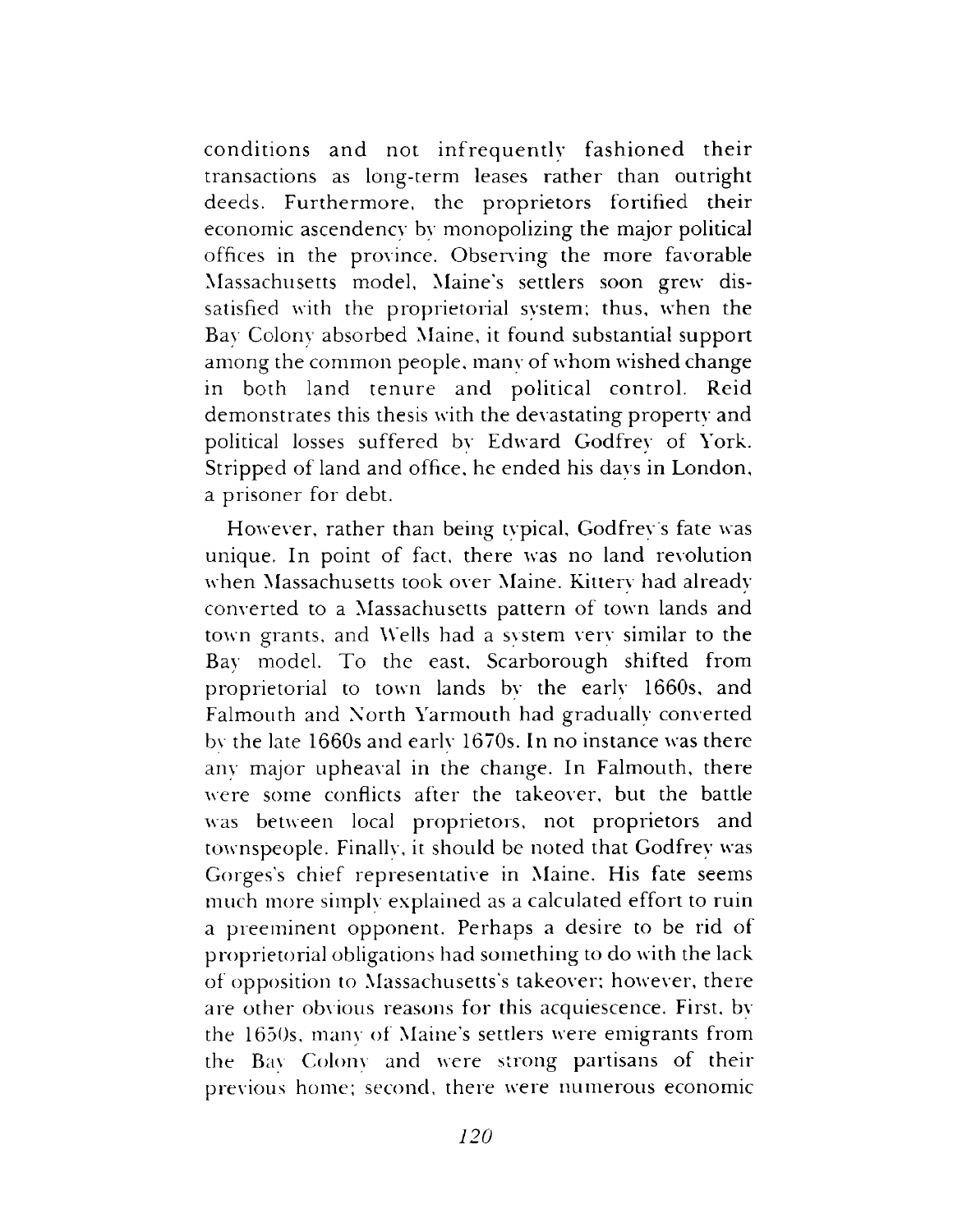and social ties between the regions; third, political and religious concepts were very similar in both areas (contrary to tradition, most early Mainers were Congregationalists); and fourth, Massachusetts promised a more stable government (although it should be noted that much of the instability had been initiated by the Bay Colony).

Reid also suggests as evidence for the revolution the disappearance of the great proprietors from power as the century progressed. Most finally left the scene simply because of death, not political ostracism. Furthermore, the new generation often had direct family, economic, and social ties with their predecessors. There was no great shift in power.

If the economic adjustments wrought by the Bay Colony takeover are overdrawn, the degree of local partisanship during the numerous squabbles is badly underestimated. The thesis frequently presented is that generally Maine inhabitants were less interested in who won than in achieving peace and security, and would therefore usually go along with whoever could best provide for those desires. This doesn't stand up. Falmouth held steadfast against the royal commission long after the takeover was a *fait accompli.* Likewise, Saco and Scarborough resisted the Bay Colony in the 1650s and 1660s even when Massachusetts had obtained the loyality of every other community in the region. Local leaders often rallied their followers to one side or the other and political rewards and judicial punishments clearly reflected deeply felt and stubbornly held loyalties. True, people wanted peace and security, but on their own terms.

Lastly, Reid succumbs to a tendency that plagues one who has worked his way through a complex body of material. He includes substantially more detail regarding specific political hassels, maneuvers, and opinions than is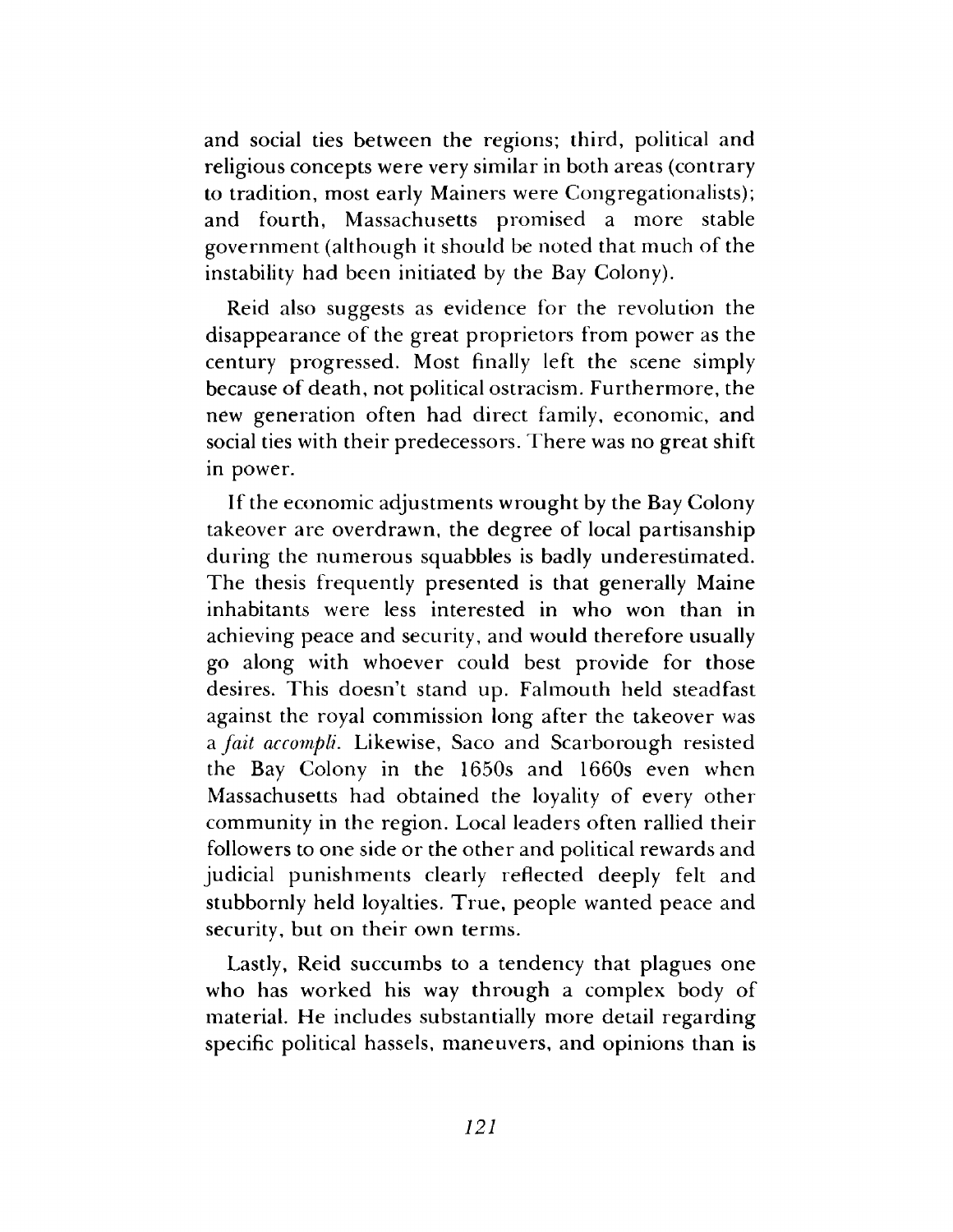needed. A fair amount of material could have been condensed with little loss to the main theme.

Still, these problems are not all that serious. While they may suggest more complexity and perhaps a change of emphasis in some supportive arguments, they neither affect the main thrust of the book nor challenge the solid research that went into its development. *Maine*, *Charles II and Massachusetts* is probably the best scholarly study on seventeenth-century Maine since Robert Moody's 1934 dissertation, "T he Founding of Maine." It is a book of both substance and insight and is a significant contribution in the history of the state.

Edwin A. Churchill

*The New England Indians.* By C. Keith Wilbur. (Chester, Conn.: The Globe Pequot Press. 1978. Pp. 103. Paper. \$8.95).

It would have been better if the author had entitled his book *The Indians of South Central New England* since his focus, beginning with the Paleo Indians of 10,500 years ago to about 1675 A.D., is on that area only. He fails to acknowledge that Indian life in northern New England was different. The best part of the work is the detailed pictorial presentation of the development and use of tools. This section is, indeed, well organized, and if the author had had more guidance in relating the development of tools to the demand created for them by changes in the cultural composition of people, the work would be even more useful.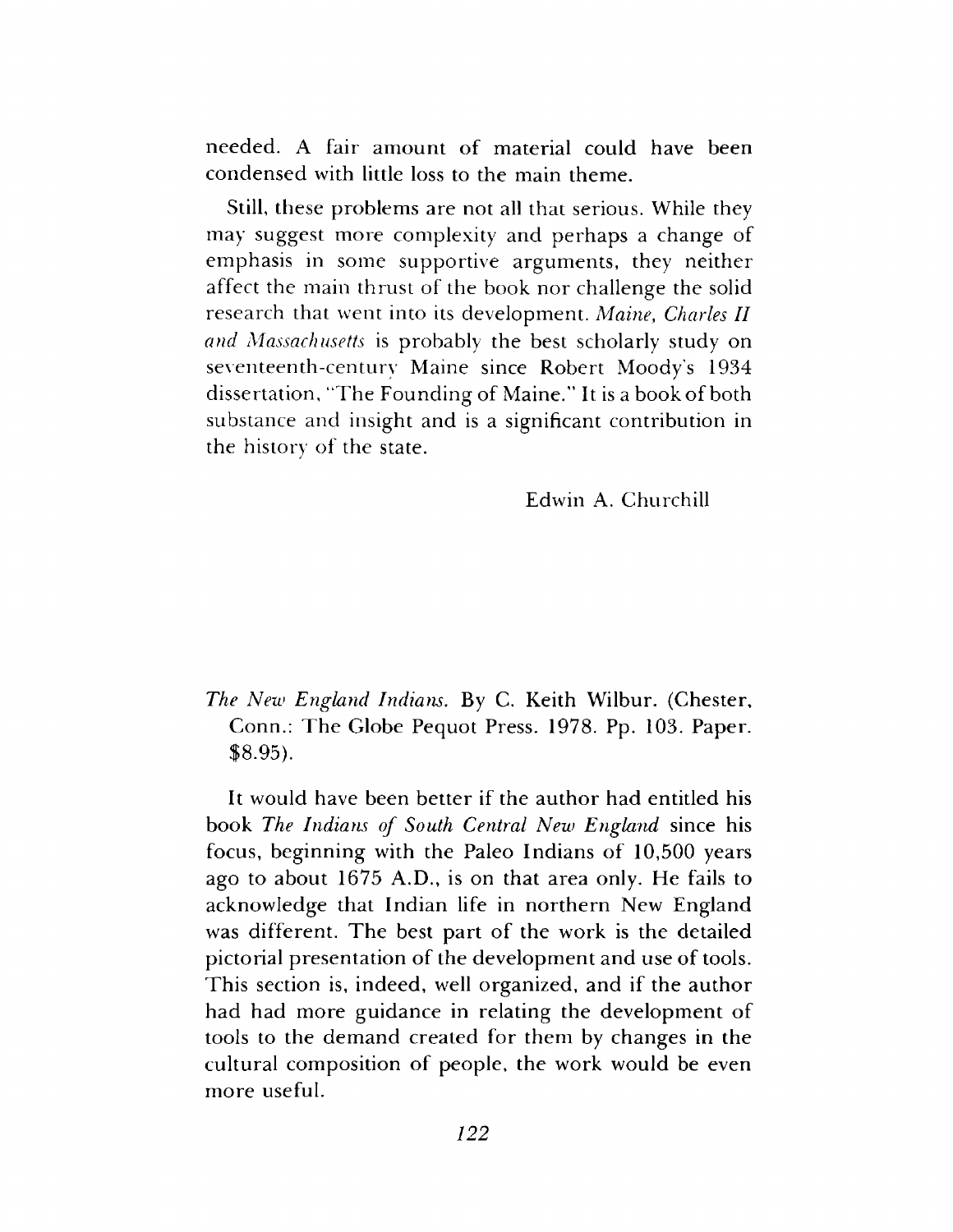But this book should not be dismissed because of its faults. It is quite a different kind of pictorial presentation than archaeologists have prepared previously. The artifacts illustrated are explained as to their use and allocated to the periods in which they developed. The first period, the Paleo of 10,500 years ago, is probably the time of the appearance of Indian people in the area. The Paleo Indians had arrived in the western United States about 3,000 years before and, of course, were not the first to cross the Bering Strait into North America. In Maine and the Atlantic Maritime provinces, some of the Glooscap stories allude to the predecessors of the Paleos, and the Nova Scotia Museum, from bones recovered in the province, has recreated a simulation of one of the first beasts hunted. In this work the author has not alluded to the predecessors of Paleos in south central New England, an important omission since the reader is left to wonder whether the Paleos had any contact with the earlier people, w hether the earlier people had come and vanished before the arrival of the Paleos, or whether the Paleos should be considered as the first people to have lived in south central New England.

The second part of the book deals with the Early Archaic period of 7,000 to 5,000 years ago, and third with the Late Archaic period of 500 years ago to 300 A.D. In the latter period, the author quite properly explains at length the great influence exerted by the immigration of the Adena Indians of Ohio into New England. These new people introduced ceramics which displaced stone pots. At this time agriculture increased in central and southern New England where the climate and terrain favored a more sedentary life. The Indians of northern New England, however, rem ained dependent on hunting and gathering because of the harsher environment. Along the coast of New Hampshire and eastward, shell fishing increased as coastal water levels rose.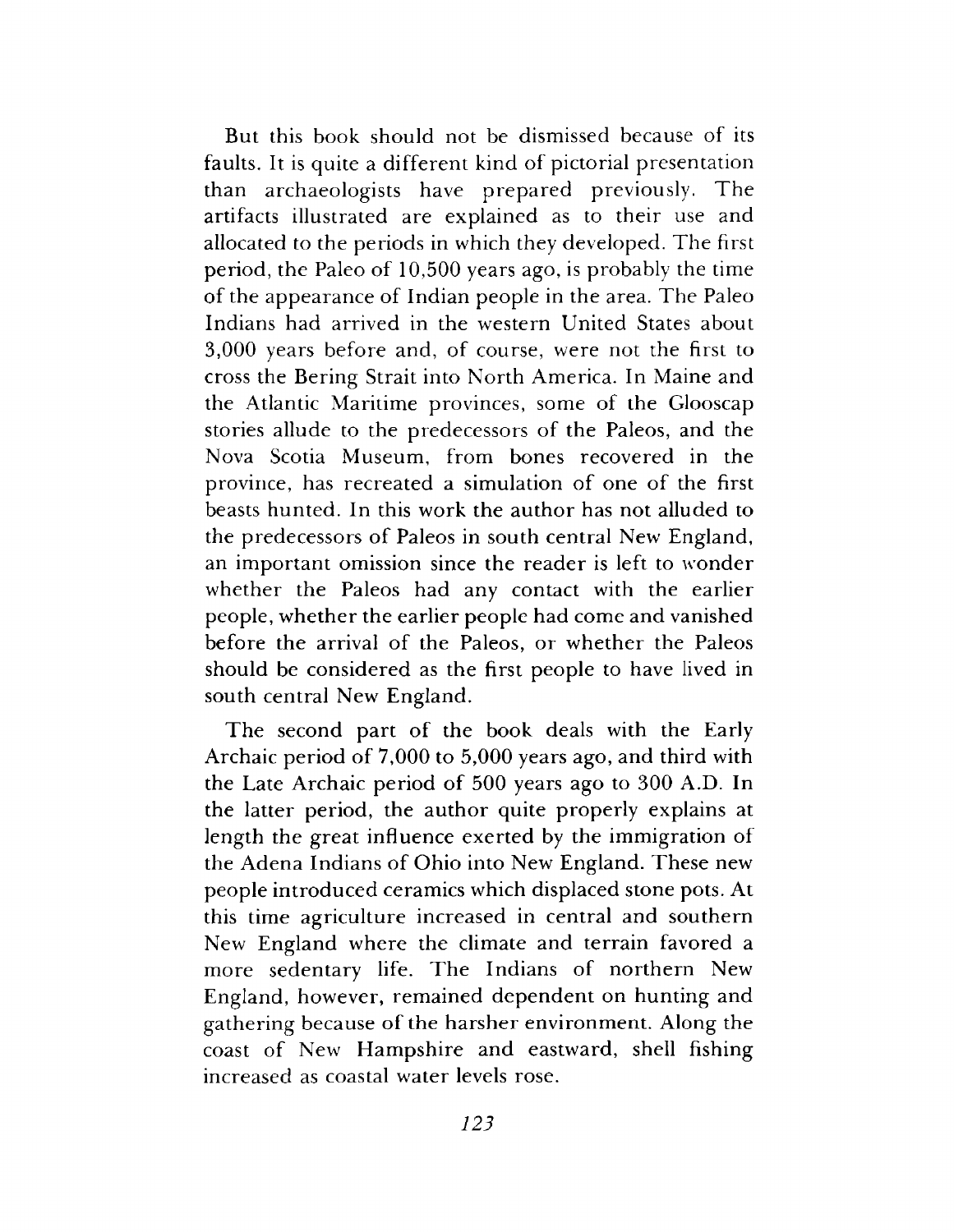In southern New England, village life developed at permanent locations because of the development of agriculture, whereas Indian life in northern New England was more transient because of the natives' dependence on hunting in the winter and fishing in the spring.

Social and governmental structure in the south and central areas developed far beyond that in the north because of the more sedentary life. This is a fact the author fails to note. He also leads us to believe that the chief of a tribe inherited his office by descent. While this could have been true in the Late Archaic period, he should have supplied us with evidence for such a declaration.

Perhaps the greatest weakness of this work is its treatment of religion and religious practices. Writing of the Late Archaic period, the author begins with a flood story and the destruction of most animals. He then tells of a chief god who rem ade the earth and fashioned a man and woman of stone which he later smashed because of his dissatisfaction with the result. The chief god then created, from a living tree, a man and a woman having immortal souls, to whom he gave instructions on how to live. The chief god offered to those who obeyed his instructions the reward of an afterlife and warned that dissidents would be doomed to restless wandering throughout eternity. Unfortunately, the author has selected an abridged and later version of the Algonquin account of the creation of modern man and woman, but then goes on to tell us, "On earth, guidance, hope, comfort and fortitude came from the spirits of the birds, beasts and fish. A bit of God was in them from their early refuge from the Southwest. Each Algonquin chose one such personal god or manito as his guardian." The guardian spirit idea is, obviously, a corruption acquired from Indian contact with Europeans. It is misleading to have the beliefs of the Algonquins related to this abridged and corrupted story.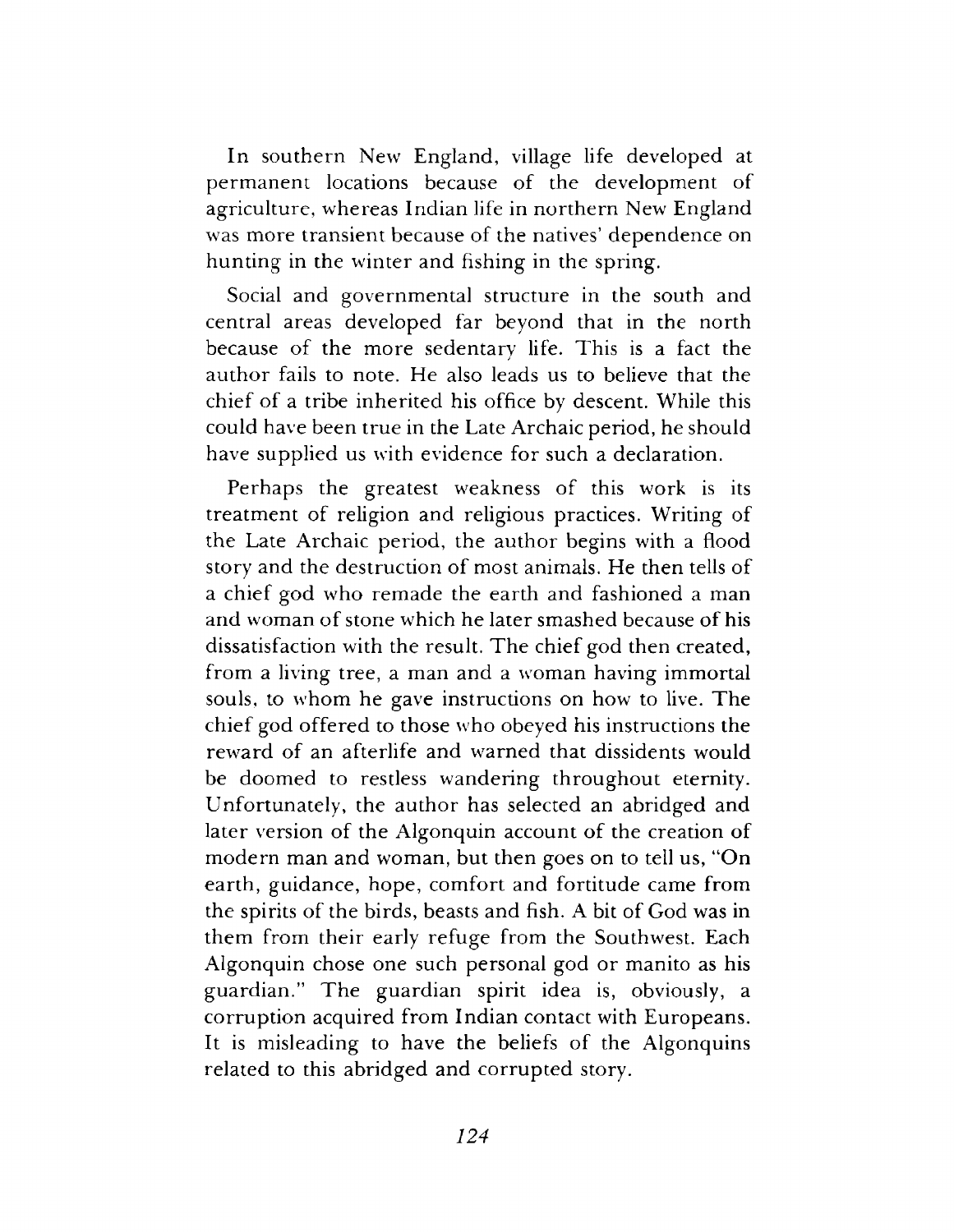The author's description of a shaman is equally misleading. In fact, a shaman was considered by the tribe as being the one person who had the most direct contact with the spirit world. He endeavored to ascertain the plans, whims, machinations, and anger of malevolent spirits. In the case of sick persons, he sought to ascertain why the malevolent spirits had taken umbrage. The shaman was the spiritual leader of his tribe, and through his insights and contacts with the spirit world, he tried to guide his people.

The eastern Algonquins and the northeastern W oodland people understood that God had created the world and the earliest manlike beings. When God became dissatisfied with the chaos of intolerable heat, cold, drought, and animals too ferocious for man to cope with, he caused a God-hero to be born of woman. But the God-hero was born a twin. The brother was Evil, and Evil never dies. The God-hero was empowered to moderate the climate and teach a new race of humans how to live. When the God-hero had completed his mission he left earth for a faraway place. Those who had adhered to his teaching would, at death, go to live with him in peace. After the departure of the God-hero, man was left to cope with Evil and his machinations as best he could. The shaman, lacking the powers of the God-hero but with close contacts with the spirit world, endeavored to guide his people and relieve the sick. Unlike the God-hero, he did not have the power to thwart Evil or his minions, but he did what he could to assuage spirits and guide his people.

In his presentation of the Indian beliefs and practices, the author appears to have had little interest in learning why the Indians developed certain beliefs. This has been a common error since the first European contact with native people. Europeans did not come to learn what the Indians believed. They simply observed the superstitious practices without trying to discover why they developed. In New